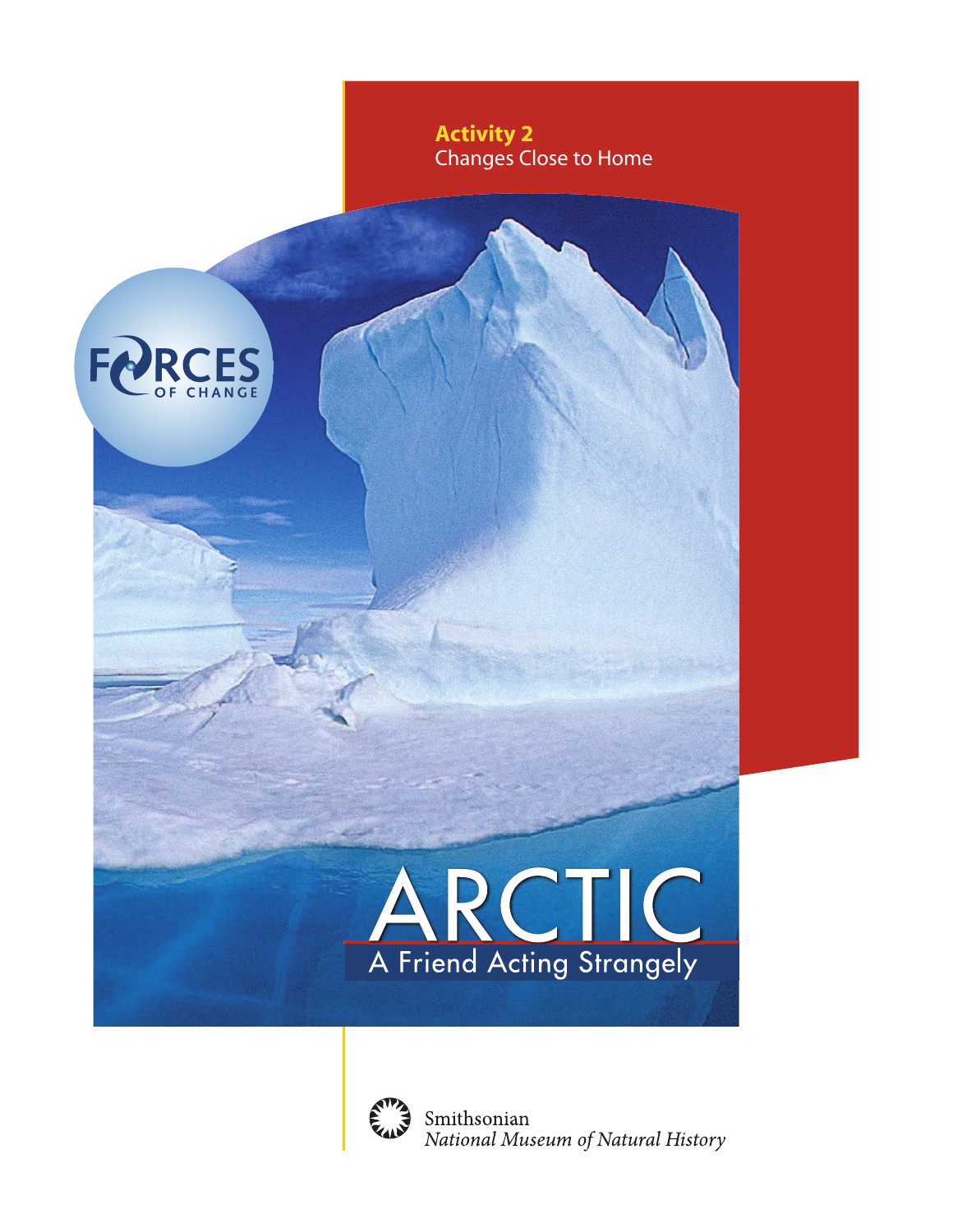## **CHANGES CLOSE TO HOME**

ORAL CLIMATE HISTORY PROJECT



| <b>OVERVIEW</b>                                    | Students use interview techniques to explore perceptions about local<br>climate change among long-time residents of their community. Students<br>then compare the results of their interviews to 30-year local temperature and<br>precipitation records.                                                                         |
|----------------------------------------------------|----------------------------------------------------------------------------------------------------------------------------------------------------------------------------------------------------------------------------------------------------------------------------------------------------------------------------------|
| <b>SUGGESTED GRADE LEVEL</b>                       | $6 - 8$                                                                                                                                                                                                                                                                                                                          |
| <b>ALIGNMENT WITH</b><br><b>NATIONAL STANDARDS</b> | <b>National Science Education Standards</b><br>• Abilities necessary to do scientific inquiry<br>• Structure of the earth system<br>• Earth's history<br>• Understandings about science and technology<br>• Populations, resources and environments<br>• Natural hazards<br>· Science as a human endeavor<br>• Nature of science |
| <b>ESTIMATED TIME</b>                              | • Three 45-50 minute class periods (over the course of several weeks)<br>• One to two weeks for students to conduct surveys<br>• One 45-50 minute class period (Extension Activity)                                                                                                                                              |
| <b>MATERIALS</b>                                   | • Access to the Internet<br>• Activity Sheet B<br>• Activity Sheet C<br>• Activity Sheet D<br>• Transparency of Fig. 2.1<br>• Overhead projector<br>• Graph paper                                                                                                                                                                |

### **Documenting Cultural Knowledge, Savoonga, Alaska**

Smithsonian ethnographer, Dr. Igor Krupnik, consulted and interviewed community members like illustrator Vadin Yenan (*right*) and elder Chester Noongwook (*left*) to create the Yupik "Sea Ice Dictionary."

Photo Igor Krupnik © Smithsonian Institution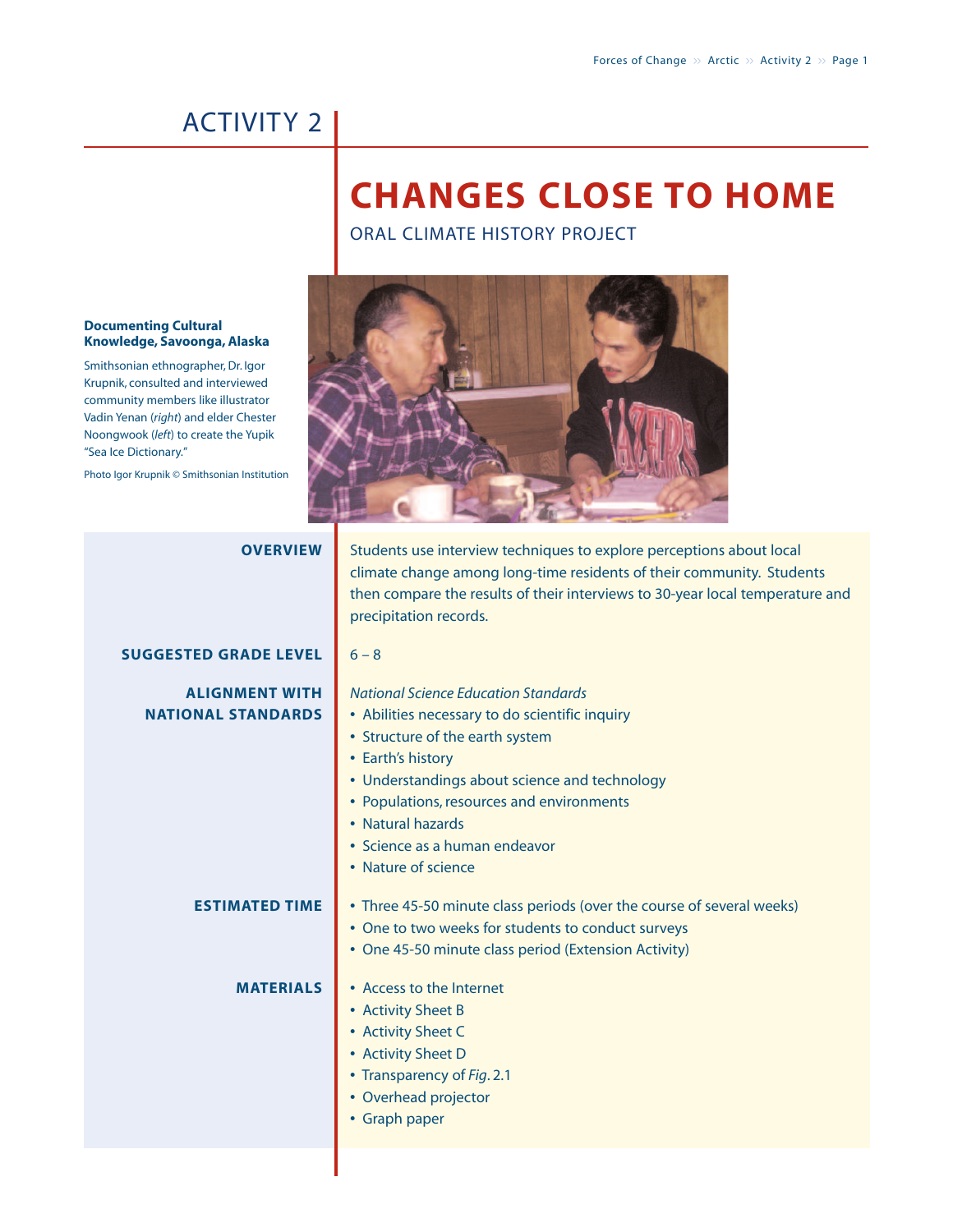### **OBJECTIVES**

Students will be able to:

- **1 >** Demonstrate appropriate use of tools and techniques to gather, analyze and interpret data.
- **2 >** Compile and summarize community survey results on local climate change.
- **3 >** Communicate results of their investigations.
- **4 >** Use a climate data base.
- **5 >** Explain the difference between weather and climate.

### **BACKGROUND**



(NOAA)

Changes in climate and changes in the weather do not mean the same thing. Weather can be highly variable—changing from hour to hour and day to day. Climate is relatively stable. It changes more slowly and over a longer period of time.

"Weather" describes what's happening outside: What is the weather like today? A sunny day is weather, a rain drop is weather. Weather describes the state of the atmosphere at a specific time and place.

"Climate" is the average weather in a location over a long period of time: Miami has a warm climate. Seattle has a rainy climate. Buffalo has snowy winters. Climate tells us what the weather is usually like in a particular place. It helps us understand the weather where we live. **Service Forecast Map** Courtesy of National Oceanic and Atmospheric Administration

> Climate change is a long-term alteration in the average weather conditions for a particular location. To evaluate whether or not climate has changed, scientists study historical weather records. In general, scientists use records from the past 30 years to compile "average" weather.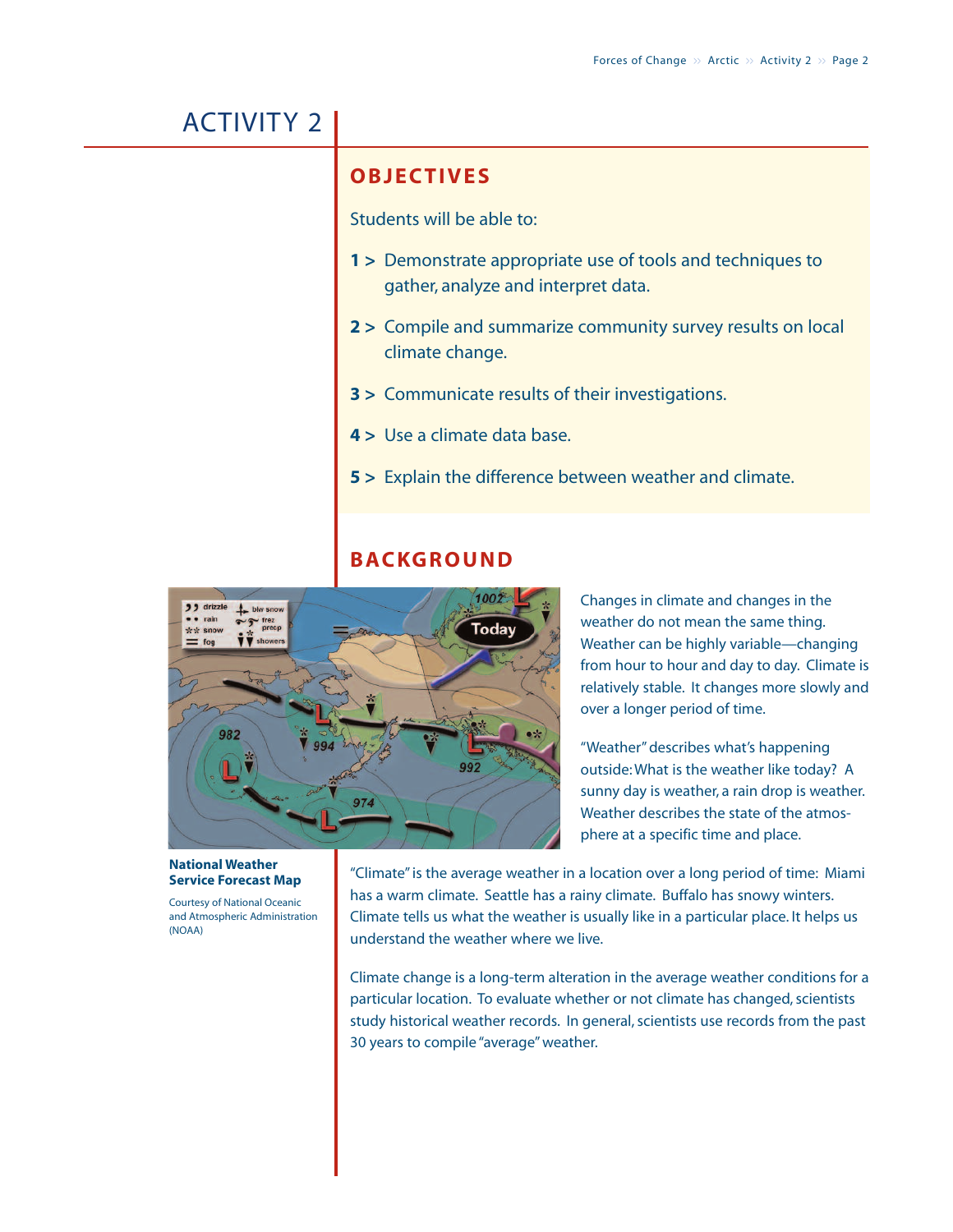

### **Innu Hunting Camp Kamestastin, Labrador**

Smithsonian anthropologist Dr. Stephen Loring interviewed Innu children, like those pictured here, as he conducted community archaeology projects with both the Inuit and Innu in northern Labrador.

Photo Stephen Loring © Smithsonian Institution

*Teacher note: The survey form was adapted from one developed by the Union of Concerned Scientists and can be viewed at http://www.climatehotmap.org/curriculum/climate\_change\_guide.pdf.*

### **PROCEDURE**

### **STEP 1 > Engage students with the following questions and discussion.**

- **1 >** Ask students to describe the weather during the past week. Would a description of one week's weather be adequate to describe the climate where they live? Why or why not? How do weather and climate differ.
- **2 >** How much would they say their lives are affected by climate? List ways their climate can affect them. (Winter snows can cause school to close. Rains can trigger mudslides. Spring rains can flood the softball field. A mild climate allows me to bike year-round. A hurricane caused us to be without electricity for several days. A warm climate allows me to swim outside year round, etc.).
- **3 >** What, if any, changes have they observed in the climate since they were old enough to go to school? How do they think their observations would compare with observations by older people in their community?

### **STEP 2 > Explain survey process.**

- **1 >** Tell students that each one (or a pair of students) will interview three longtime residents of the community. The interview subjects should have lived in the community for at least two or three decades. Discuss why they are surveying long-time residents. (Climate is a long-term record of weather.)
- **2 >** Discuss who they might consider interviewing. (Subjects could include teachers, family members, and neighbors. Teachers might consider contacting a local senior citizen center where students could conduct their interviews. Teachers should collect names of intended interview subjects ahead of time to verify that each student has a different interview subject.)
- **3 >** Emphasize that the subjects they interview should remain anonymous.
- **4 >** Distribute and discuss the survey (*see note*) form on **Activity Sheet B**. Delete questions that are not relevant to your area. Add questions if they like. (Alternatively the class can design its own form.)
- **5 >** Distribute **Activity Sheet C**. Students summarize the results of their interviews on this form. It is very important that students understand Part 3 on **Activity Sheet C**. Here, they calculate the average for the number of years their three subjects lived in the community. Students will need this number to complete the exercise in Step 3 on page 3.
- **6 >** Give students a week or so to conduct their interviews and summarize their data.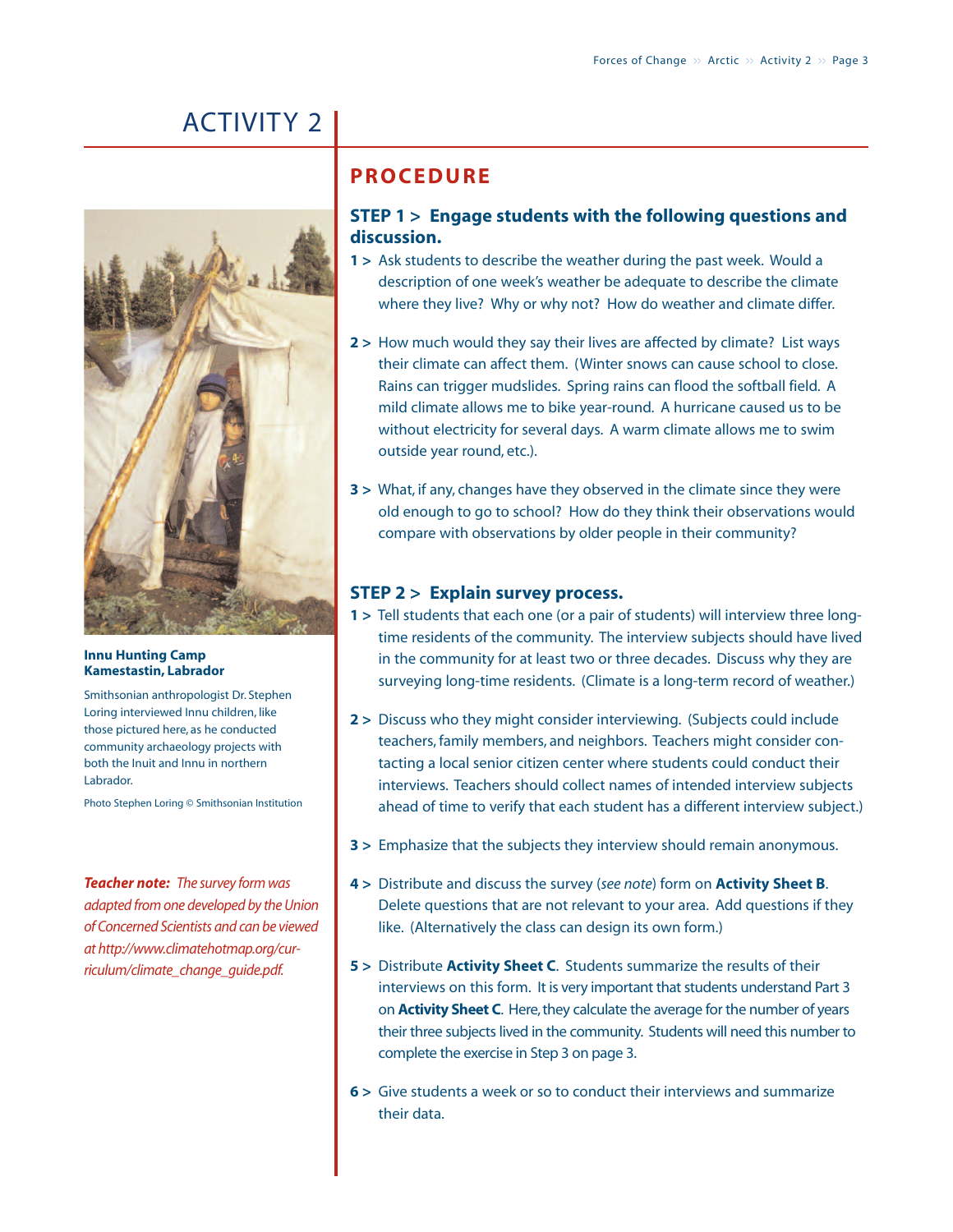**with survey responses. 1 >** Tell students they will use the Internet to acquire historical weather records for their city. They will be using this data to determine if the results of their surveys agree or disagree with actual changes in climate over the same time period. **2 >** Explain that the data they use will be annual mean (average) temperature and precipitation records. Review the term "mean." A mean is computed by summing the values and dividing by the number of values. The arithmetic mean is commonly referred to as an "average." **3 >** Distribute **Activity Sheet D**. **4 >** Go over "Directions for Accessing Weather Records" from the Internet (*below*). Either make copies for the students or use a projector to show the entire class on a projection screen. **5 >** Repeat above steps and select "Precipitation." Print the data on the "Climate at a Glance Table" for annual mean precipitation **6 >** Use data to complete **Activity Sheet D**. With the data they access, the students calculate an average for the first ten years in the record and an average for the last ten years in the record. They then calculate the difference between the two averages. They complete this exercise for both annual average temperatures and average annual precipitation. *See Teacher Reference #1 Teacher note: If students do not have access to the Internet, you can download the data and provide it to them.*

**STEP 3 > Interpret historical weather records and compare**

### **DIRECTIONS FOR ACCESSING WEATHER RECORDS**

Go to **www.ncdc.noaa.gov/oa/climate/research/cag3/cag3.html** . Click on **"Cities."** The site stores historical weather records for approximately 60 cities. Available cities are indicated on the map and listed on the lefthand side of the page. Click on the city closest to your community. A dialogue box appears. (*sample below*)

| <b>Data Type:</b>             | Select "Mean Temperature"                         | <b>Base Period:</b> | Enter same year as "First Year to Display" |
|-------------------------------|---------------------------------------------------|---------------------|--------------------------------------------|
| <b>First Year to Display:</b> | See Activity Sheet C Location:                    |                     | leave as the default                       |
| <b>Period:</b>                | Select "Annual" Output Type:                      |                     | Select "Table"                             |
| <b>Last Year to Display:</b>  | Select the current year, i.e. 2006 Click "Submit" |                     |                                            |

### **Print out the data on the "Climate at a Glance Table" for annual mean temperatures.**

| Data Type : Mean Temperature -                                                                                                       | First Year to Display : 1948 -                     |
|--------------------------------------------------------------------------------------------------------------------------------------|----------------------------------------------------|
| Period:                                                                                                                              | Last Year to Display : 2006 -                      |
| Location:                                                                                                                            | <b>Base Period:</b><br>BegYr: 1948 - EndYr: 2006 - |
| Output Type: Line Chart* C Bar Chart*<br>PlotTrend Line No Trend Line<br>"A minimum of 8 years is required to generate chart output. | Table<br>Sortby: <sup>O</sup> Year O Rank          |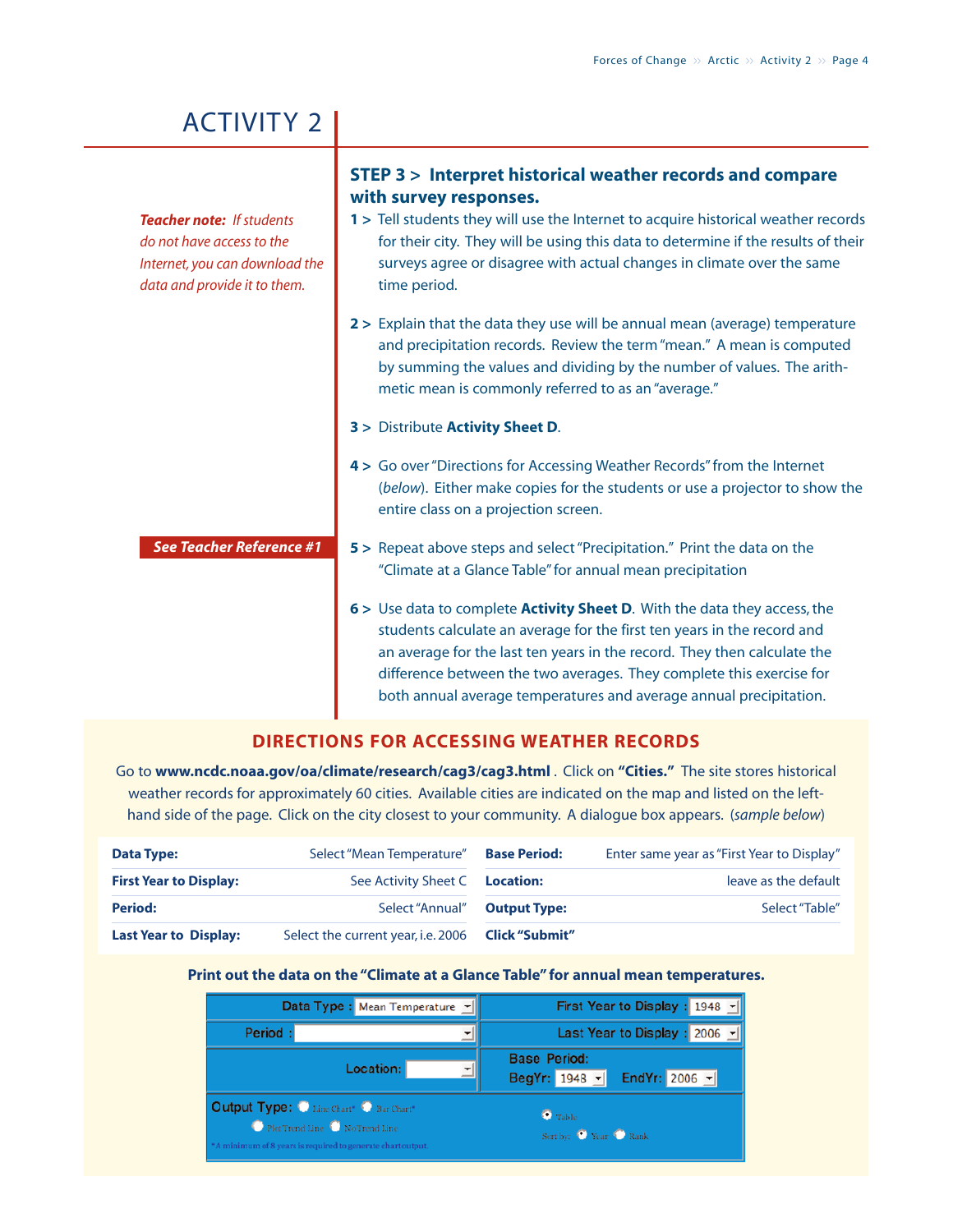*Teacher note: This could also be used as assessment.*

### **STEP 4 > Class discussion**

The teacher facilitates a class discussion of the survey results. The class discusses the relationship between the survey results and the historical weather records for their community.

- **1 >** What were the results of the survey? Were responses similar or different among the residents surveyed? Did responses vary based on the amount of time subjects spent outdoors in their work or hobbies?
- **2 >** How did the responses of long-time residents compare with the students' observation? If they differed, why might that be the case? (examples: age, work, hobbies).
- **3 >** What did the historical weather records tell you about climate change during the period of time your subjects lived in the community? Have temperatures been warming, cooling, or about the same? Has precipitation increased, decreased, or stayed the same?
- **4 >** Did the observations made by your subjects agree or disagree with the actual records of temperatures and precipitation? Do you think the actual changes have been large enough for people to notice?

### **ASSESSMENT IDEAS**

- **1 >** Retrieve a 30-year record of average annual temperatures and precipitation for Arctic cites such as Barrow, Alaska, and Old Crow, Yukon, which are also available from the National Climactic Data Center at www.ncdc.noaa.gov/oa/climate/research/cag3/cag3.html
- **2 >** Repeat exercise on **Activity Sheet D** for Arctic cities.
- **3 >** Have students compare data for these Arctic cities with their own city.

### **RESOURCES**

- **1 > Oral history/interviewing techniques:**
	- **•** http://www.climatehotmap.org/curriculum/climate\_change\_guide.pdf
	- **•** http://www.hww.ca/hww2.asp?id=135

### **2 > What's weather? What's climate?**

- **•** http://www.epa.gov/globalwarming/kids/climateweather.html
- **•** http://www.ucar.edu/learn/1\_2\_2\_8t.htm

### **3 > Historical weather records:**

**•** www.ncdc.noaa.gov/oa/climate/research/cag3/cag3.html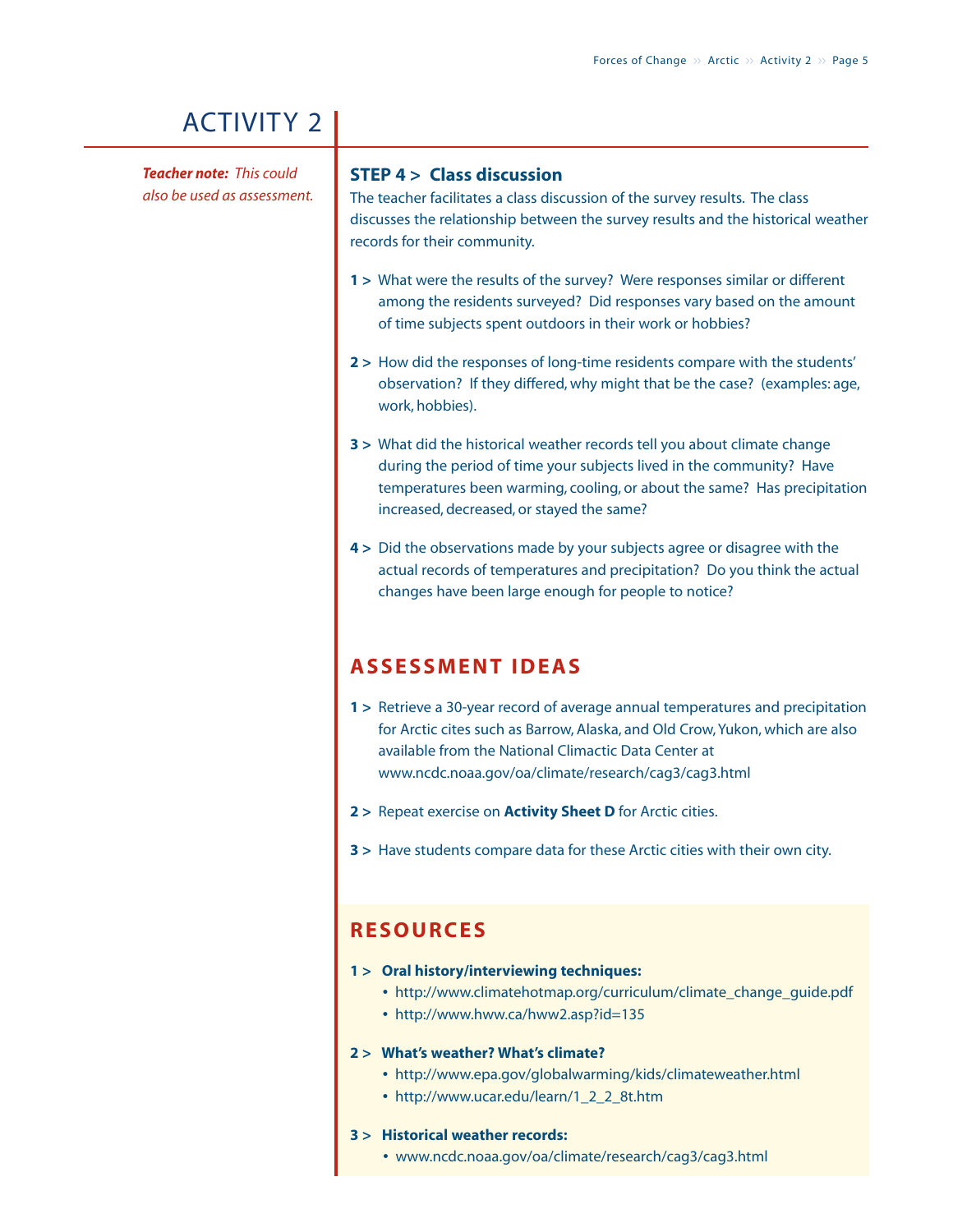# ACTIVITY 2 > **CHANGES CLOSE TO HOME** <sup>&</sup>gt; **ACTIVITY SHEET B** SURVEY FORM

**Student Name Interview participant #**

*Use a separate form for each of the three people you interview. Do not use the participant's name. Just enter a number 1, 2, 3, etc.*

### **Before you begin:**

- **1>** Introduce yourself.
- **2>** Explain the purpose of the survey: to collect observations from people in your community about changes in local climate. You are interested in talking to them because they have lived here for many years.
- **3>** Define the term "climate:" Climate is the average weather in a location over a long period of time: Climate tells us what the weather is usually like in a particular place.

### **Ask each subject the following questions.**

- **1 >** How many years have you lived in the area?
- **2 >** Overall, would you say that the climate has changed during the time you have lived here? If so, how has it changed?
- **3 >** Do you (or did you) spend a lot of time outdoors in you work or your hobbies? Explain.

### **Ask each subject to respond to the following statements.** *(Circle one answer for each question)*

- **1 >** Compared to the past, today's summer temperatures are: much hotter / somewhat hotter / same/ somewhat cooler / much cooler / not sure
- **2 >** Compared to the past, today's winter temperatures are: much colder / somewhat colder / same / somewhat warmer / much warmer / not sure
- **3 >** Compared to the past, the number of unusually hot days now is: much more / somewhat more / same/ somewhat fewer / fewer / not sure
- **4 >** Compared to the past, the number of unusually cold days now is: much more / somewhat more / same / somewhat fewer / fewer / not sure
- **5 >** Compared to the past, our climate today is: much wetter / somewhat wetter / same / somewhat drier / much drier / not sure
- **6 >** We have more heavy downpours now than in the past: strongly agree / agree/ disagree / strongly disagree / not sure
- **7 >** We have more droughts now than in the past: strongly agree / agree / disagree / strongly disagree / not sure
- **8 >** We have more snow now compared to the past: strongly agree / agree / disagree / strongly disagree / not sure
- **9 >** How much would you say your life today is affected by climate: significantly / somewhat / not at all
- 10 > How much was your life in the past affected by climate: significantly / somewhat / not at all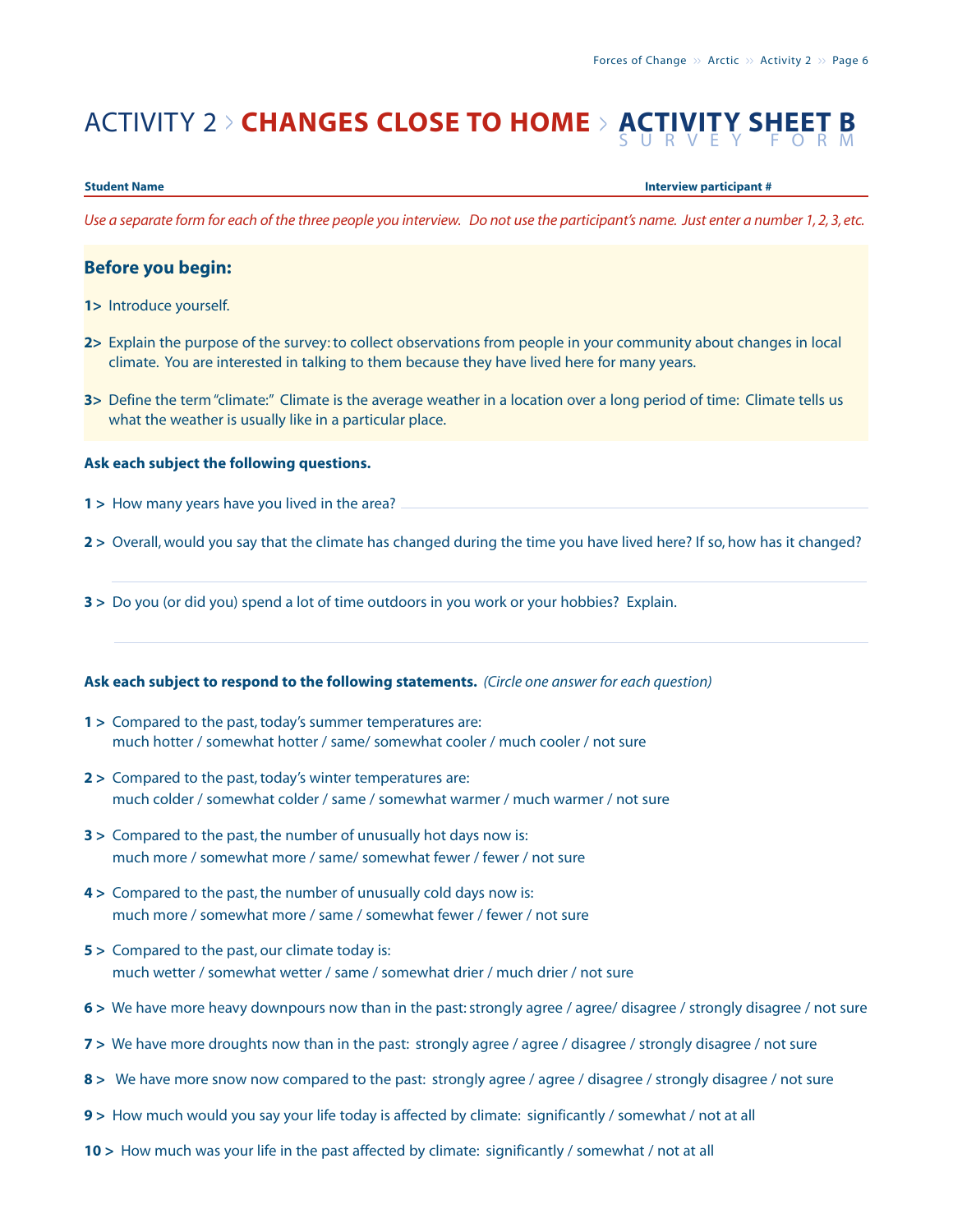### ACTIVITY 2 > **CHANGES CLOSE TO HOME** <sup>&</sup>gt; **ACTIVITY SHEET C** SURVEY SUMMARY

### **Student Name**

**STEP 1 > Tally the responses** from each person you surveyed for each of the 10 questions you asked. For each question, write in how many of your subjects—0, 1, 2, or 3—selected each of the possible choices. For example, if three of your subjects chose "much hotter," place a "3" in the blank next to "much hotter." You will share this data during a class discussion.

| 1 > Compared to the past, today's summer temperatures are:                                             |
|--------------------------------------------------------------------------------------------------------|
| ___much hotter _____somewhat hotter _____same _____somewhat cooler ____much cooler ____not sure        |
| 2 > Compared to the past, today's winter temperatures are:                                             |
| ___ much colder _____ somewhat colder ______ same _____ somewhat warmer _____much warmer _____not sure |
| 3 > Compared to the past, the number of unusually hot days now is:                                     |
| ___much more _____somewhat more ______same _____somewhat fewer _____fewer _____not sure                |
| 4> Compared to the past, the number of unusually cold days now is:                                     |
|                                                                                                        |
| 5 > Compared to the past, our climate today is:                                                        |
| ___much wetter _____somewhat wetter ______same _____somewhat drier ____much drier _____not sure        |
| 6 > We have more heavy downpours now than in the past:                                                 |
|                                                                                                        |
| 7 > We have more droughts now than in the past:                                                        |
|                                                                                                        |
| 8 > We have more snow now compared to the past:                                                        |
|                                                                                                        |
| 9 > How much would you say your life today is affected by climate:                                     |
| ____ significantly _____ somewhat _____ not at all                                                     |
| 10 > How much was your life in the past affected by climate:                                           |
| ____ significantly _____ somewhat _____ not at all                                                     |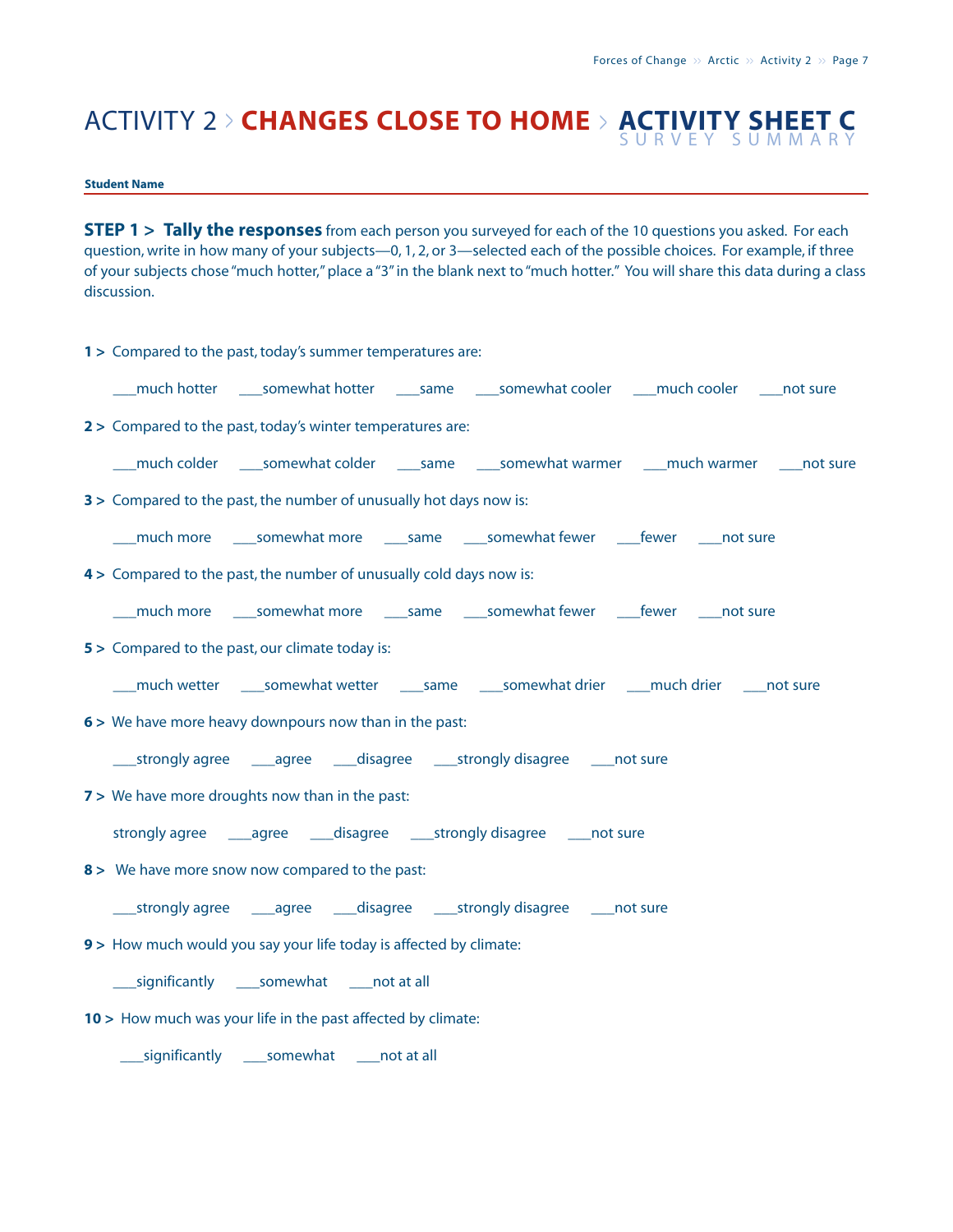### ACTIVITY 2 > **CHANGES CLOSE TO HOME** <sup>&</sup>gt; **ACTIVITY SHEET C** SURVEY SUMMARY

**STEP 2 >**

| Subject #1                                                                                                                                     |
|------------------------------------------------------------------------------------------------------------------------------------------------|
| 1 > Subject has lived in my community for _______ years, since ______________.                                                                 |
| (Subtract the number of years lived here from the current year.)                                                                               |
| 2 > Overall, this subject observed that the climate has changed (circle one)<br>Significantly<br>Somewhat<br><b>None</b><br>They were not sure |
| <b>Subject #2</b>                                                                                                                              |
| 1 > Subject has lived in my community for _______ years, since ______________.                                                                 |
| (Subtract the number of years lived here from the current year.)                                                                               |
| 2 > Overall, this subject observed that the climate has changed (circle one)<br>Significantly<br>Somewhat<br><b>None</b><br>They were not sure |
| <b>Subject #3</b>                                                                                                                              |
| 1 > Subject has lived in my community for _______ years, since ______________.                                                                 |
| (Subtract the number of years lived here from the current year.)                                                                               |
| 2 > Overall, this subject observed that the climate has changed (circle one)<br>Significantly<br>Somewhat<br><b>None</b>                       |

They were not sure

### **STEP 3 >**

**1 >** Calculate an average number of yeas lived here for your three subjects and enter it here.

**2**  $>$  Subtract the average you calculated in #1 from the current year and enter it here  $\frac{1}{1}$ . (You will enter this year as the "beginning year" and the "base period year" on the NOAA Web site to access historical weather records.)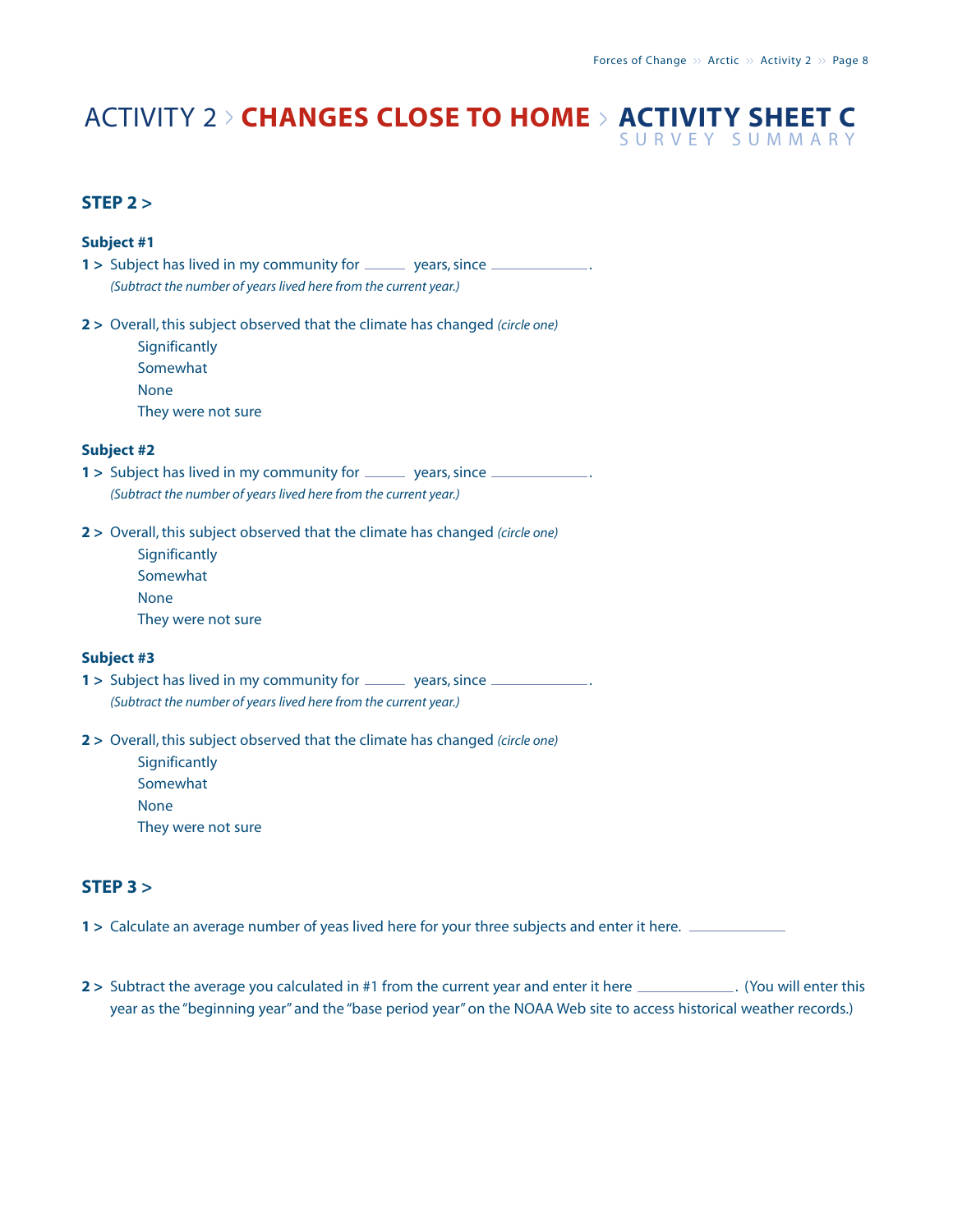## ACTIVITY 2 > **CHANGES CLOSE TO HOME** <sup>&</sup>gt; **ACTIVITY SHEET D**

### **Student Name**

### **DATA FROM "CLIMATE AT A GLANCE" TABLE**

### **STEP 1 >**

Calculate an average **temperature** for the **most recent** ten years from your "Climate at a Glance"Table. Enter it here\_\_\_\_\_\_\_\_\_\_.

Calculate an average **temperature** for the **first 10** years from your "Climate at a Glance"Table. Enter it here\_\_\_\_\_\_\_\_\_\_.

Compare the two averages. How much of an increase or a decrease has there been? \_\_\_\_\_\_\_\_\_\_\_\_\_\_\_\_\_\_\_\_\_\_\_\_\_\_\_\_\_\_

### **STEP 2 >**

Calculate an average **precipitation** for the **most recent 10** years from your "Climate at a Glance"Table. Enter it here\_\_\_\_\_\_\_\_\_\_\_\_\_\_.

Calculate an average **precipitation** for the **first 10** years from your "Climate at a Glance"Table. Enter it here\_\_\_\_\_\_\_\_\_\_.

Compare the two averages. How much of an increase or a decrease has there been? \_\_\_\_\_\_\_\_\_\_\_\_\_\_\_\_\_\_\_\_\_\_\_\_\_\_\_\_\_\_